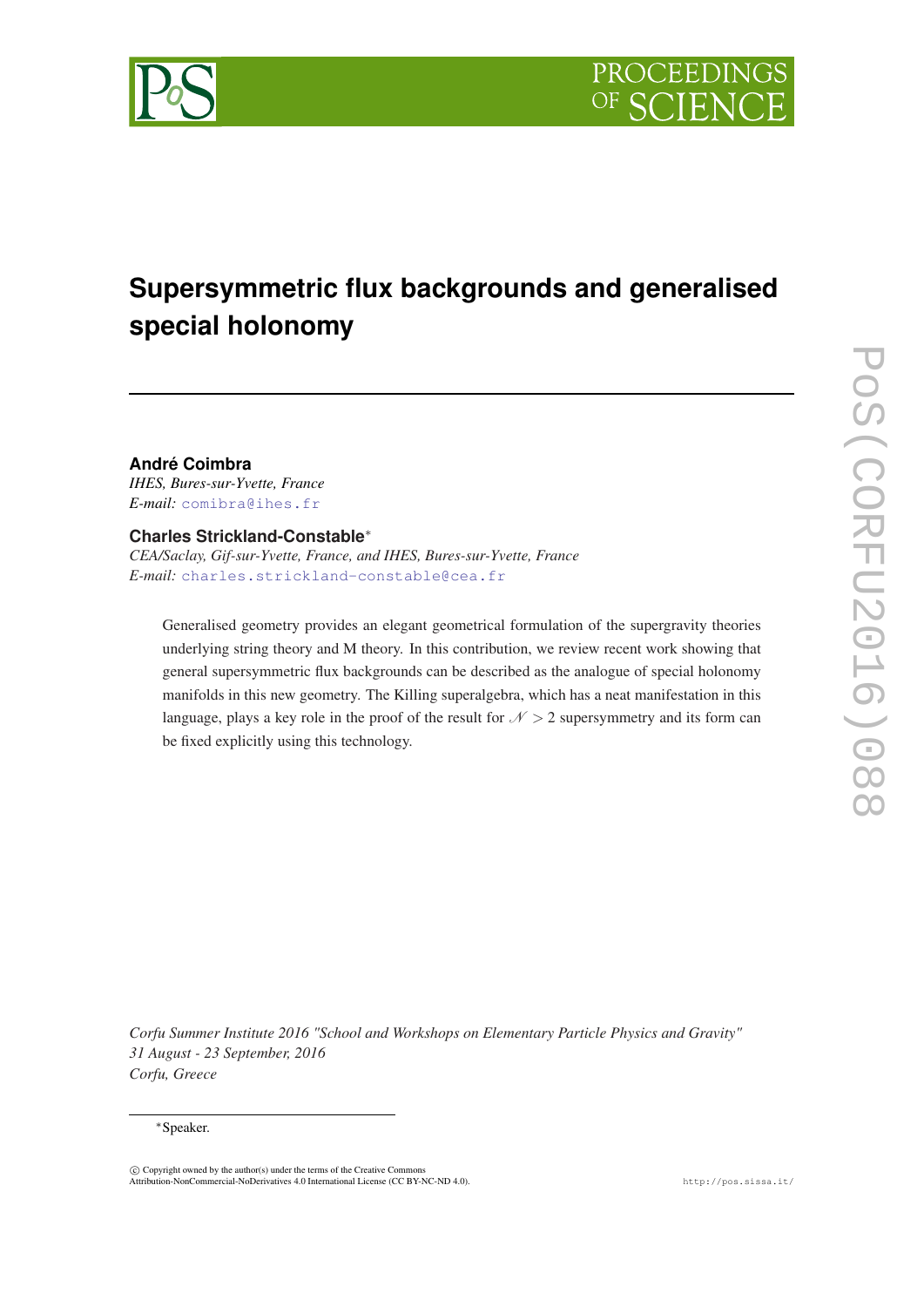### 1. Introduction

The description of supersymmetric vacua is a problem of central importance in both string phenomenology and the AdS/CFT correspondence (for a review see [\[1\]](#page-11-0)). In the absence of fluxes the internal geometry of a Minkowski background is forced to be a manifold with special holonomy, such as the celebrated Calabi-Yau spaces [[2](#page-11-0)]. These geometries have an integrable structure, which is a key feature enabling the study of their properties such as their Ricci-flatness and their moduli spaces. However, for geometries which include fluxes, this property is broken; the system can be described as a *G*-structure with non-vanishing intrinsic torsion determined by the fluxes [\[3,](#page-11-0) [4](#page-11-0), [5\]](#page-11-0). A further complication is that the structure group *G* is not determined purely by the number of preserved supersymmetries. These issues make the general classification and analysis of such geometries substantially more involved.

Generalised geometry [[6](#page-11-0), [7](#page-11-0)] provides a new approach to these problems. In [[8](#page-11-0)] it was shown that four-dimensional supersymmetric Minkowski backgrounds of type II theories correspond to generalised Calabi-Yau manifolds. In particular, they are  $SU(3) \times SU(3)$  structures on the  $O(6,6)$ generalised tangent space  $T \oplus T^*$  together with a geometrically natural notion of integrability. This construction effectively includes the NS-NS flux into the geometry of the system, though the integrability is again broken if there are also RR-fluxes. While this rewriting does not fully classify such backgrounds, and does not formulate backgrounds with RR flux as integrable structures, it has nonetheless been applied with great success to the study of supersymmetric solutions [[9](#page-11-0), [10,](#page-11-0) [11](#page-11-0)].

Later, exceptional generalised geometry was developed [\[12](#page-12-0), [13\]](#page-12-0) and it was shown that it is possible to formulate the full internal sector of supergravity in generalised geometry language [\[14](#page-12-0), [15](#page-12-0), [16](#page-12-0)]. The exceptional geometry can include all the fields of M-theory and type II theories in the geometric construction, and for the type II embedding it can be viewed as a direct extension of the original construction of Hitchin and Gualiteri. For example, the generalised tangent space can be viewed as an extension of the  $O(d,d)$  generalised tangent space (whose twisting encodes the NS-NS flux) by  $O(d, d) \times \mathbb{R}^+$  generalised tensor bundles [\[17](#page-12-0)], with the extension controlled by the remaining fluxes.

Given the earlier results relating supersymmetric backgrounds to integrable generalised structures, it is natural to wonder whether there is a notion of integrable generalised *G*-structure in exceptional generalised geometry which captures the supersymmetry conditions including all possible fluxes. The motivation for this is clear; the generalised geometry formalism provides compact expressions for complicated relations which are powerful tools for the study of general flux backgrounds, and typically an integrable structure allows one to describe features such as the moduli space of a geometry much more easily. Finding the moduli space of flux compactifications is an important problem in string phenomenology and AdS/CFT and, while these questions are beyond the scope of the present article, we remark that some significant steps in these directions have already been made in [[18,](#page-12-0) [19](#page-12-0), [20](#page-12-0)] using precisely the type of generalised geometry structures we will describe here. It seems very likely that many more such applications will be developed in the future.

The relevant notion of integrability for generalised *G*-structures was introduced in [\[21](#page-12-0)]. There, the generalised intrinsic torsion was defined, and its vanishing provides the relevant definition of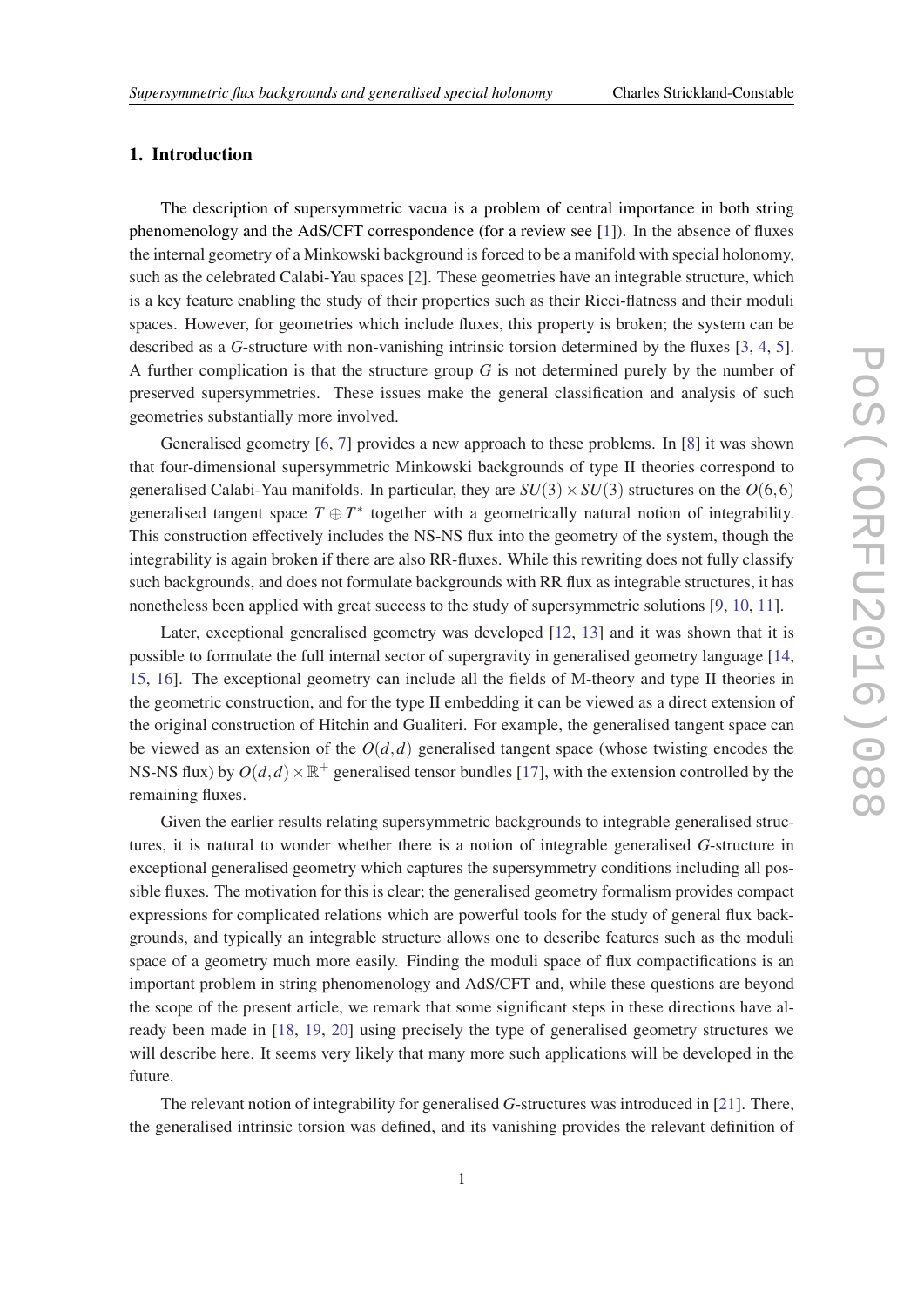<span id="page-2-0"></span>integrability. This was also called generalised special holonomy<sup>1</sup> by analogy with the Riemannian geometry case where vanishing intrinsic torsion corresponds to special holonomy, and we adopt this language here. If one focuses on the structure defined by a single nowhere vanishing spinor, it was shown in [[21\]](#page-12-0) that the integrability of the structure is equivalent to the Killing spinor equations and thus preserved supersymmetry. It was remarked that, in four-dimensional counting, the same derivation also worked for  $\mathcal{N} = 2$  supersymmetry (shown in detail in [\[18](#page-12-0)]), but not for  $\mathcal{N} \geq 3$ .

In this contribution we will describe recent work [\[24](#page-12-0)] showing that the same is true for any number of preserved supersymmetries, as well as reviewing the generalised geometry formalism and the generalised holonomy construction of [[21\]](#page-12-0). We will focus on eleven-dimensional supergravity backgrounds for convenience of presentation, though exactly the same statements hold in the corresponding formulations of type II theories. Our major conclusion is that supersymmetric Minkowski backgrounds are exactly the internal spaces with generalised special holonomy in the relevant stabiliser group. A notable improvement on previous studies is that this provides a single treatment of backgrounds preserving any number  $\mathcal N$  of supersymmetries.

In order to achieve such a uniform description, we will work largely with spinor quantities, rather than defining the generalised structures in terms of spinor bilinear objects, as was the approach taken in other works in this area [\[8,](#page-11-0) [13,](#page-12-0) [25,](#page-12-0) [26,](#page-12-0) [18,](#page-12-0) [19,](#page-12-0) [27\]](#page-12-0). However, in the process, we are drawn to consider also the generalised vectors which arise as bilinears of the Killing spinors. These are seen to generate generalised isometries, and together with the Killing spinors they provide a kind of super-isometry algebra on the internal space. This algebra fixes the form of the Killing superalgebra [\[28](#page-12-0), [29](#page-12-0)] of the eleven-dimensional background, of which it forms the internal sector. In particular, the generalised holonomy construction provides a purely geometric proof that the Killing superalgebra of warped Minkowski backgrounds is always the  $\mathcal N$ -extended super-Poincaré algebra.

Before we begin the exposition, let us remark that the formalism is capable of describing also supersymmetric AdS flux backgrounds. The integrability condition is simply modified so that a constant singlet intrinsic torsion is switched on, given by the (square root of the) cosmological constant, and this is thought of as analogous to Sasaki-Einstein structures or weak holonomy. In dimensions four and higher, this was shown in [[30\]](#page-12-0) for minimally supersymmetric AdS backgrounds, and for AdS backgrounds with 8 supercharges in [[19\]](#page-12-0). We hope to report results for AdS backgrounds corresponding to those given below in future work [\[31](#page-13-0)].

#### 2. Supersymmetric Minkowski backgrounds

The system of equations describing the supersymmetric backgrounds of interest here are derived as follows. The eleven-dimensional metric is taken to have the standard warped-product form

$$
ds_{10,1}^2 = e^{2\Delta} \eta_{\mu\nu} dx^{\mu} dx^{\nu} + g_{mn} dy^m dy^n,
$$
 (2.1)

<sup>&</sup>lt;sup>1</sup>Note that in [[22,](#page-12-0) [23\]](#page-12-0), the holonomy of the eleven-dimensional supercovariant connection was also referred to as generalised holonomy and on imposing an algebraic constraint on the Killing spinor, the construction of [\[22](#page-12-0), [23\]](#page-12-0) gives rise to the same holonomy groups we will derive here. However, the definition we discuss differs from this approach and is exactly equivalent to preserving supersymmetry, while providing an integrable geometric structure.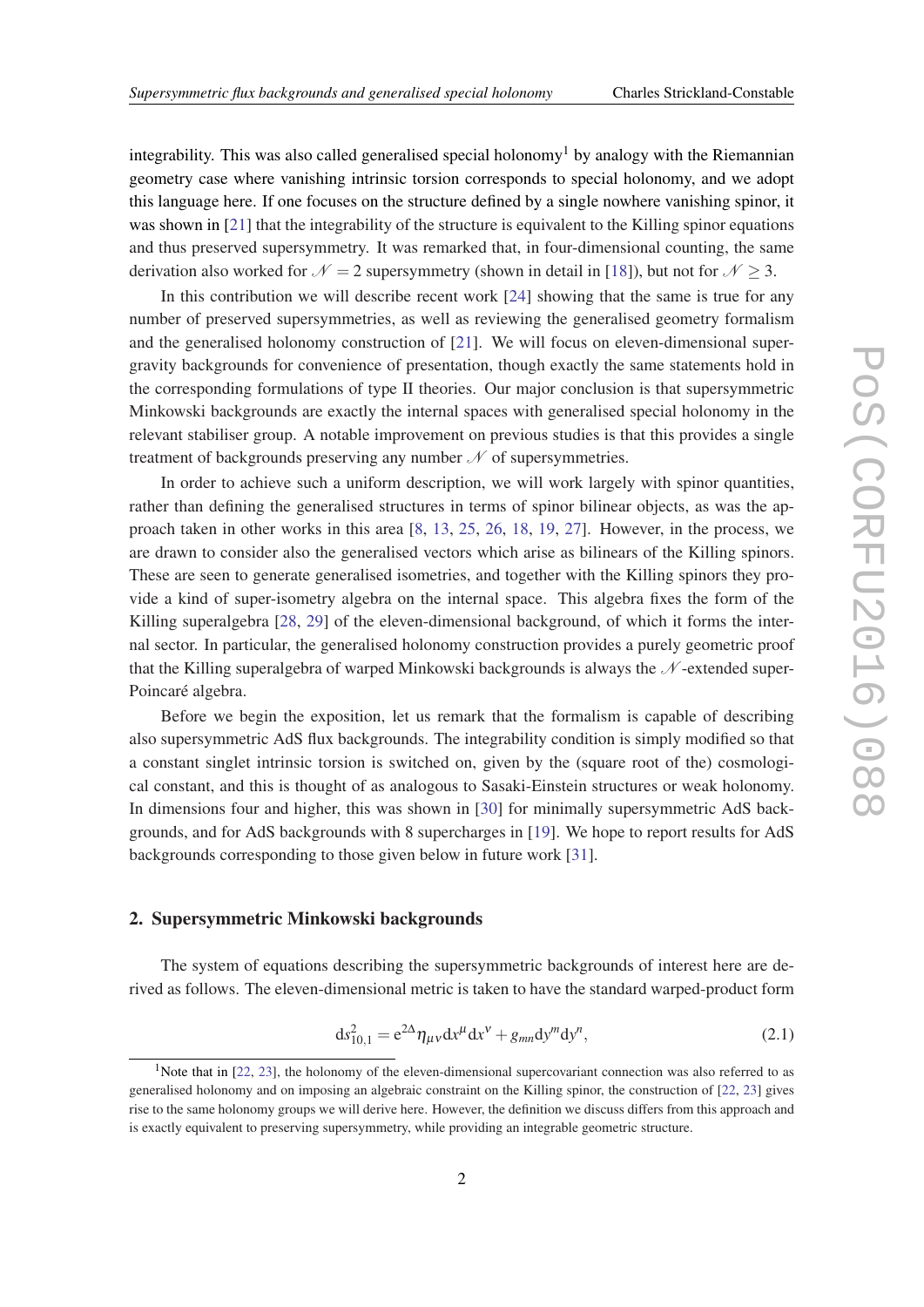<span id="page-3-0"></span>In order to maintain the Poincaré symmetry of the Minkowski factor, all fields are taken to depend only on the internal coordinates *y <sup>m</sup>* and to be scalars with respect to this group. We are thus able to keep the internal components of the three-form field  $A_{(3)}$ . which give an internal four-form field strength  $F_{(4)}$ . Here, we will focus on the case of a four-dimensional Minkowski factor, for convenience of presentation. In this case, one can also keep the four-form field strength on the external space and dualise this to a seven-form field strength on the internal space, which can be associated with a six-form potential via  $\tilde{F}_{(7)} = d\tilde{A}_{(6)} - \frac{1}{2}$  $\frac{1}{2}A_{(3)} \wedge F_{(4)}$ . The last term originates from the Chern-Simons coupling in eleven-dimensions.

The eleven-dimensional spinors are decomposed correspondingly as

$$
\varepsilon_{11} = \eta^+ \otimes \hat{\varepsilon} + \eta^- \otimes \hat{\varepsilon}^*, \qquad \gamma^{(4)} \eta_{\pm} = \mp i \eta_{\pm}, \qquad (2.2)
$$

where  $\eta$  is a constant external Majorana spinor, and  $\hat{\epsilon}$  is a complex spinor field on the internal space. Requiring that the supersymmetry variation of the eleven-dimensional gravitino vanishes for such a supersymmetry parameter is equivalent to the Killing spinor equations

$$
\mathcal{D}_{m}\hat{\epsilon}_{i} := \nabla_{m}\hat{\epsilon}_{i} + \frac{1}{288}(\gamma_{m}^{n_{1}...n_{4}} - 8\delta_{m}^{n_{1}}\gamma^{n_{2}n_{3}n_{4}})F_{n_{1}...n_{4}}\hat{\epsilon}_{i} - \frac{1}{12}\frac{1}{6!}\tilde{F}_{mn_{1}...n_{6}}\gamma^{n_{1}...n_{6}}\hat{\epsilon} = 0,
$$
\n
$$
\mathcal{D}\hat{\epsilon}_{i} := \gamma^{m}\nabla_{m}\hat{\epsilon}_{i} + \gamma^{m}(\partial_{m}\Delta)\hat{\epsilon}_{i} - \frac{1}{96}\gamma^{m_{1}...m_{4}}F_{m_{1}...m_{4}}\hat{\epsilon}_{i} - \frac{1}{4}\frac{1}{7!}\gamma^{m_{1}...m_{7}}\tilde{F}_{m_{1}...m_{7}}\hat{\epsilon} = 0.
$$
\n(2.3)

We say that a background preserves  $\mathcal N$  supersymmetries if there exist  $\mathcal N$  independent complex spinor fields  $\hat{\varepsilon}_i$ ,  $i = 1, \ldots, \mathcal{N}$ , which are non-vanishing at every point of the internal space, and which solve the Killing spinor equations. This is because such a set of spinors minimally give us  $\mathcal N$  different ways to uplift the Killing spinors of Minkowski space to eleven-dimensional Killing spinors. We should briefly note that several well-known no-go results exclude the possibility of compact smooth solutions with non-zero fluxes [[32,](#page-13-0) [33](#page-13-0), [34](#page-13-0)]. For the remainder, we consider only the local geometry of the system, and leave global issues such as these, and their possible resolution by including other objects in string theory, for future consideration.

An immediate, but important, consequence of these equations is that the rescaled supersymmetry parameter

$$
\varepsilon = e^{-\Delta/2}\hat{\varepsilon},\tag{2.4}
$$

satisfies [\[35](#page-13-0)] (very similar manipulations were also performed in [[22,](#page-12-0) [23](#page-12-0)])

$$
\tilde{\nabla}_m \varepsilon = \nabla_m \varepsilon - \frac{1}{4} \frac{1}{3!} F_{mnpq} \gamma^{npq} \varepsilon - \frac{1}{4} \frac{1}{6!} \tilde{F}_{mn_1...n_6} \gamma^{n_1...n_6} \varepsilon = 0, \qquad (2.5)
$$

Here,  $\tilde{\nabla}$  is an *SU*(8) compatible connection on the spin bundle, as  $(\gamma^{(2)}, \gamma^{(3)}, \gamma^{(6)})$  give a basis for the  $\mathfrak{su}(8)$  algebra inside Cliff(7, R). As the Killing spinors are parallel with respect to this connection, all *SU*(8) invariant inner products of these spinors are constant. In particular, we can find a unitary basis for the space of Killing spinor fields with  $\varepsilon_i^{\dagger} \varepsilon_j = \delta^i{}_j$ .

Another important consequence of the Killing spinor equations, is that the complex vector space of Killing spinors forms a representation of the isometry group of the background, which we define as the group of isometries of the internal metric which also preserve the background fields  $\Delta$ ,  $F_{(4)}$  and  $\tilde{F}_{(7)}$ . Given a Killing vector *v* which preserves the background, it can easily be seen that the spinorial Lie derivative along *v* commutes with the operators  $\mathscr{D}_m$  and  $\mathscr{D}$  appearing in the Killing spinor equations (2.3). Thus,  $\mathcal{L}_v \varepsilon_i$  is another Killing spinor, so there must exist a constant matrix  $X_i^j$  with

$$
\mathcal{L}_v \varepsilon_i = X_i^j \varepsilon_j. \tag{2.6}
$$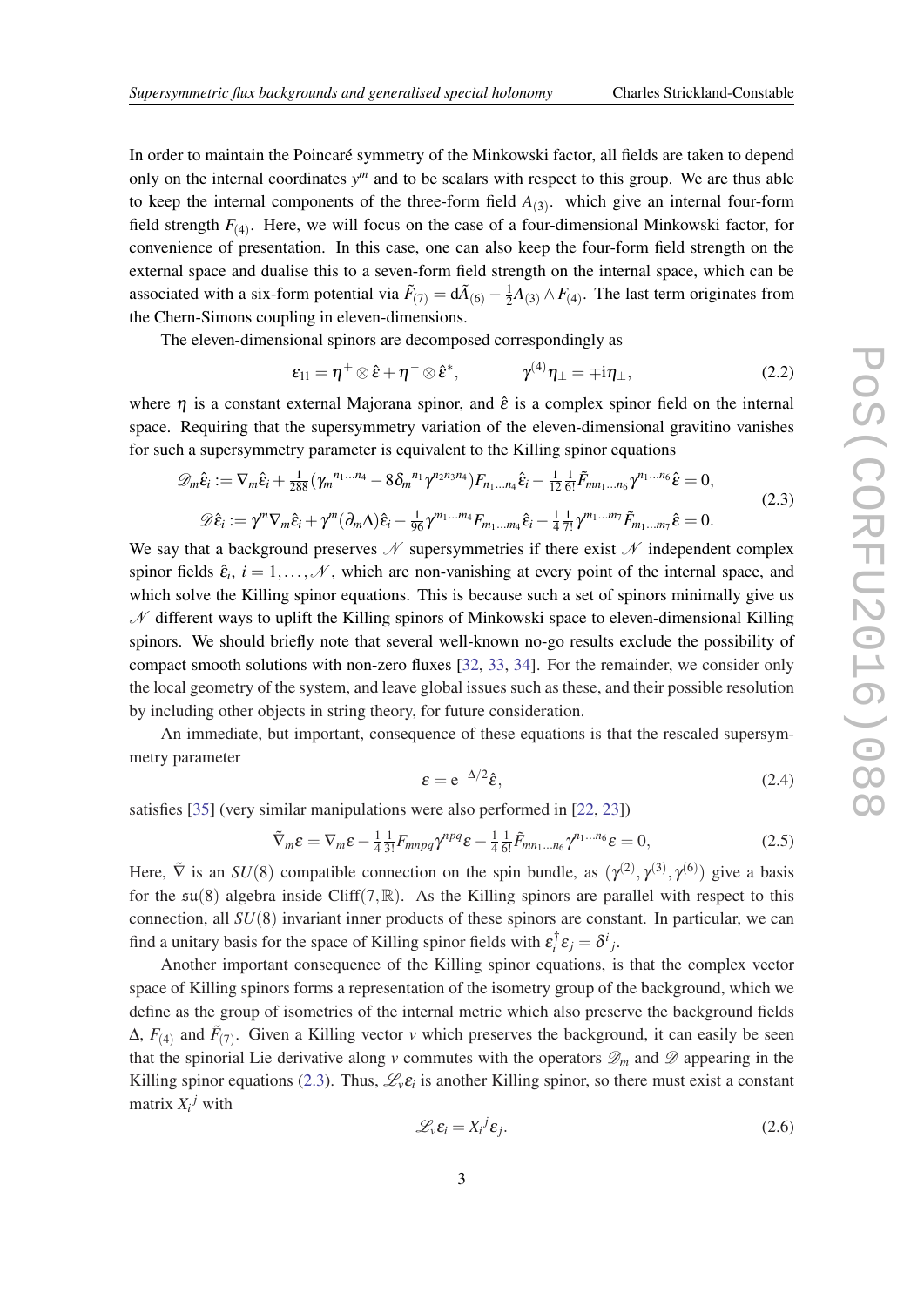#### <span id="page-4-0"></span>3. Exceptional generalised geometry for eleven dimensional supergravity

The internal sector of eleven-dimensional supergravity backgrounds of the type we are considering is described by  $E_{7(7)} \times \mathbb{R}^+$  generalised geometry. This is the generalised geometry on the extended tangent space [[12,](#page-12-0) [13\]](#page-12-0) of the seven-dimensional internal space *M*

$$
E \cong TM \oplus \Lambda^2 T^* M \oplus \Lambda^5 T^* M \oplus (T^* M \otimes \Lambda^7 T^* M),
$$
  
\n
$$
V = v + \omega + \sigma + \tau,
$$
\n(3.1)

A simple way to explain the appearance of such a geometry in supergravity is to consider the bosonic symmetries of the theory. For our internal sector, these are the seven-dimensional diffeomorphisms of *M*, generated by vector fields, and the gauge transformations of the internal potentials

$$
A' = A + d\Lambda,
$$
  
\n
$$
\tilde{A}' = \tilde{A} + d\tilde{\Lambda} - \frac{1}{2} d\Lambda \wedge A,
$$
\n(3.2)

which are generated by local two-forms  $\Lambda$  and five-forms  $\tilde{\Lambda}$ . The generators of these symmetries are combined into the generalised vectors *V*. For the precise details, it is important to note that the gauge potentials  $A, \tilde{A}$  and gauge parameters  $\Lambda, \tilde{\Lambda}$  are defined only locally, while globally these will be twisted by additional gauge transformations between patches of the space. Thus, the generators of the symmetries become global sections of the twisted generalised tangent space, as described in full detail in [\[13,](#page-12-0) [15](#page-12-0)].

Though strictly the structure group of *E* is the parabolic subgroup of  $E_{7(7)} \times \mathbb{R}^+$  which includes the positive roots for the  $\mathfrak{gl}(d,\mathbb{R})$  subalgebra, we think of *E* as being an  $E_{7(7)} \times \mathbb{R}^+$  vector bundle. Associated to this is an  $E_{7(7)} \times \mathbb{R}^+$  principle bundle  $\mathscr{F}$  of frames related by a local  $E_{7(7)} \times \mathbb{R}^+$ transformation to the standard coordinate basis on a patch of the space.

The action of these infinitesimal symmetry transformations on generalised tensors (associated to the principle bundle  $\mathcal{F}$ ), is given by the Dorfman derivative, an analogue of the Lie derivative in generalised geometry. Acting on a generalised vector, this can be written out in components as

$$
L_V V' = \mathcal{L}_v v' + (\mathcal{L}_v \omega' - i_v d\omega) + (\mathcal{L}_v \sigma' - i_v d\sigma - \omega' \wedge d\omega) + (\mathcal{L}_v \tau' - j \sigma' \wedge d\omega - j \omega' \wedge d\sigma).
$$
 (3.3)

It can be thought of as the ordinary Lie derivative, generating the infinitesimal diffeomorphism, together with the appropriate action of d $\omega$  and d $\sigma$  via the adjoint of  $E_{7(7)} \times \mathbb{R}^+$ . More abstractly, the Dorfman derivative takes the form

$$
L_V V' = \partial_V V' - (\partial \times_{\text{ad}} \mathcal{F} V) \cdot V'
$$
 (3.4)

Here the first term is the partial derivative along the vector part *v*, while second term is the derivative of *V* projected onto the adjoint bundle associated to the frame bundle  $\mathscr F$ . The projection notation  $\times_{(m)}$  will be widely used in this contribution, and can be thought of simply as a covariant fibre-wise projection onto the specified representation (here the adjoint of  $E_{7(7)} \times \mathbb{R}^+$ ).

What we have said so far concerns the bosonic symmetries, we now turn to the bosonic fields themselves. These are encoded as a generalised metric on the generalised tangent space, which is a positive definite inner product, whose local stabiliser group is the maximal compact subgroup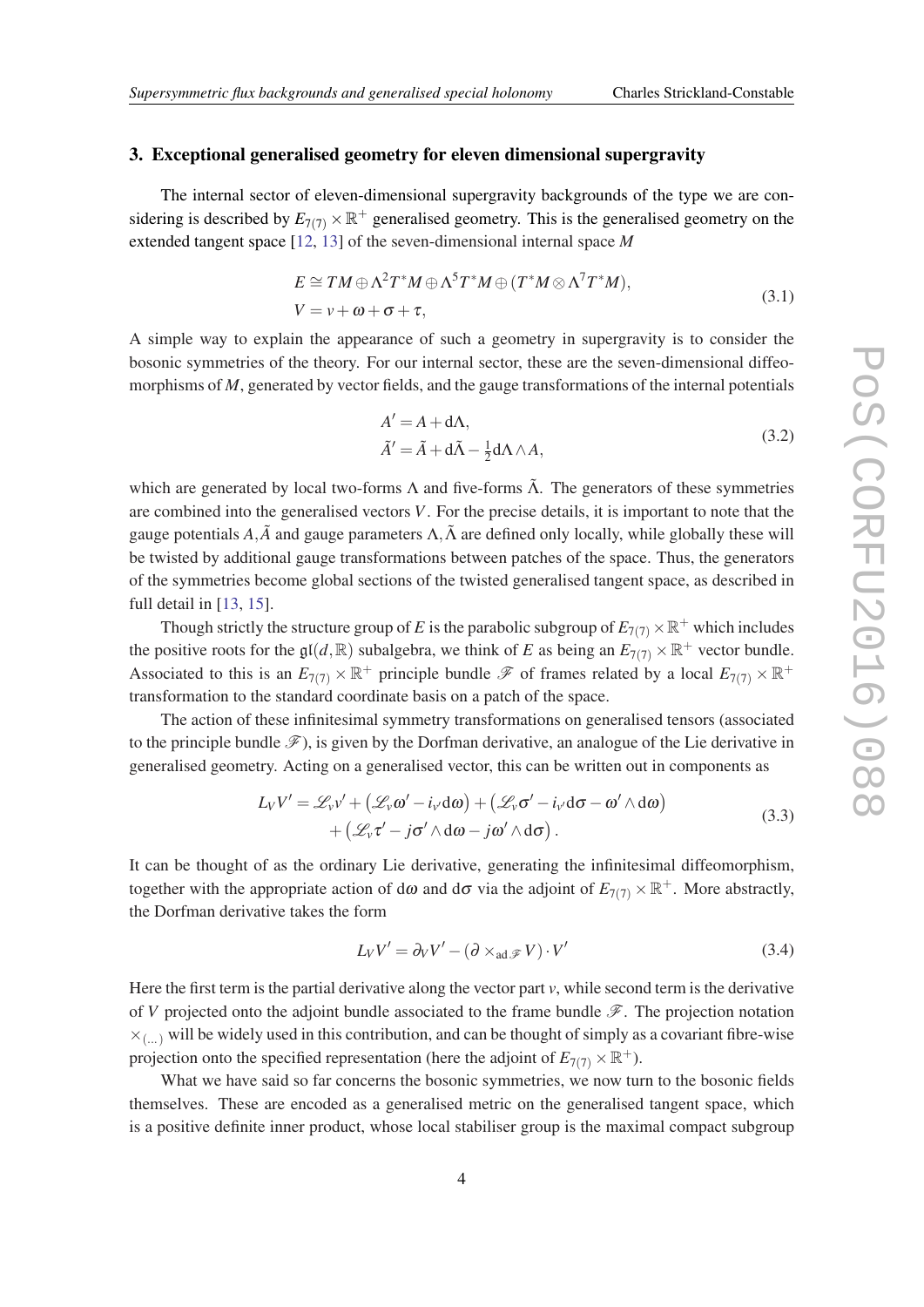<span id="page-5-0"></span> $SU(8)/\mathbb{Z}_2 \subset E_{7(7)} \times \mathbb{R}^+$ . A neat way to construct this explicitly is to use the conformal split frame, which is built from a vielbein for the conventional metric and the other supergravity fields as

$$
\hat{E}_a = e^{\Delta} \Big( \hat{e}_a + i_{\hat{e}_a} A + i_{\hat{e}_a} \tilde{A} + \frac{1}{2} A \wedge i_{\hat{e}_a} A \n+ jA \wedge i_{\hat{e}_a} \tilde{A} + \frac{1}{6} jA \wedge A \wedge i_{\hat{e}_a} A \Big),
$$
\n
$$
\hat{E}^{ab} = e^{\Delta} \Big( e^{ab} + A \wedge e^{ab} - j\tilde{A} \wedge e^{ab} + \frac{1}{2} jA \wedge A \wedge e^{ab} \Big),
$$
\n
$$
\hat{E}^{a_1 \dots a_5} = e^{\Delta} \big( e^{a_1 \dots a_5} + jA \wedge e^{a_1 \dots a_5} \big),
$$
\n
$$
\hat{E}^{a, a_1 \dots a_7} = e^{\Delta} e^{a, a_1 \dots a_7}.
$$
\n(3.5)

This defines an untwisting of the twisted generalised tangent space *E*, since the components of a generalised vector with respect to such a frame provide a globally well-defined vector and two-form etc. The generalised metric can then be defined using the conformal split frame via

$$
G^{-1} = \hat{E}_a \otimes \hat{E}^a + \hat{E}^{ab} \otimes \hat{E}_{ab} + \hat{E}^{a_1 \dots a_5} \otimes \hat{E}_{a_1 \dots a_5} + \hat{E}^{a, a_1 \dots a_7} \otimes \hat{E}_{a, a_1 \dots a_7}
$$
(3.6)

where we raise and lower the  $SO(d)$  frame indices with  $\delta_{ab}$ . This is clearly positive definite, and thus stabilised by the maximal compact subgroup  $SU(8)/\mathbb{Z}_2$  as required. In fact, the frames  $\hat{E}_A$ satisfying (3.6) form an  $SU(8)/\mathbb{Z}_2$  principal sub-bundle  $\mathscr P$  of the frame bundle  $\mathscr F$ , as they are related by local  $SU(8)/\mathbb{Z}_2$  transformations.

An important ingredient of the generalised geometry construction of supergravity, is the notion of generalised connections. These are defined in exactly the same way as connections on ordinary fibre bundles: they are linear differential operators

$$
D: E \longrightarrow E^* \otimes E
$$
  

$$
D\hat{E}_A = \Omega^B{}_A \otimes \hat{E}_B
$$
 (3.7)

where  $\Omega^A{}_B$  is a local section of  $E^*$  valued in the adjoint of  $E_{7(7)} \times \mathbb{R}^+$ . Clearly, this can be extended to act on arbitrary generalised tensors via the Leibnitz rule. Using the Dorfman derivative, one can then define the torsion of a generalised connection analogously to the usual torsion of a tangent bundle connection

$$
T(V) \cdot = L_V^{(D)} - L_V \tag{3.8}
$$

I.e. the torsion contracted with a generalised vector is the difference of the action of the Dorfman derivative with the connection inserted and the usual Dorfman derivative. The torsion transforms in the  $56<sub>-1</sub> + 912<sub>-1</sub>$  representation of  $E_{7(7)} \times \mathbb{R}^+$ , which is the representation of the embedding tensor [[36](#page-13-0), [37\]](#page-13-0) of the external space maximal supergravity theory. The precise reasons for this relation to the embedding tensor are given in [[15,](#page-12-0) [38\]](#page-13-0).

It is then natural to look for an analogue of the Levi-Civita connection, in generalised geometry. One can indeed define generalised metric compatible connections to be those preserving the generalised metric *G* and impose the generalised torsion-free condition. While this does fix some components of the connection to be equal to the components of the ordinary Levi-Civita connection and the supergravity fields strengths, it turns out not to fix the connection uniquely.

However, this apparent failure turns out to be irrelevant for describing supergravity. In every case where one wishes to write a supergravity equation using a generalised Levi-Civita connection,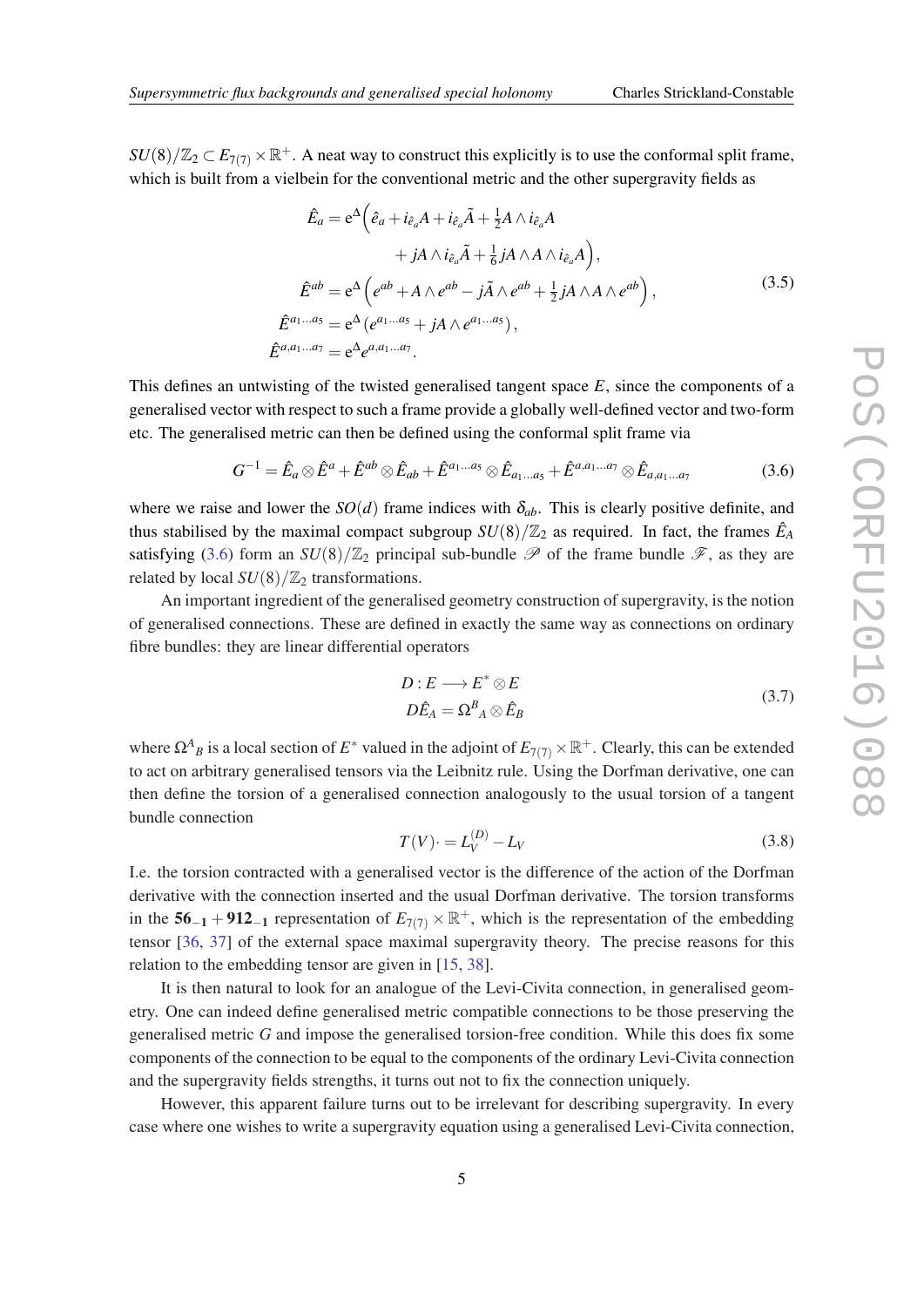<span id="page-6-0"></span>it turns out that the relevant operation naturally projects out the undetermined components, leaving a unique differential operator.

For an example, consider that one can promote ordinary spinor fields to become sections of the vector bundles with fibres transforming in the  $\bf{8}$  or  $\bar{\bf{8}}$  representations of  $SU(8)$ , which are associated to the  $SU(8)$  frame bundle<sup>2</sup>  $\mathscr{P}$ . In this way, the Killing spinor equations can be formulated as  $SU(8)$ covariant projections of the generalised connection acting on the spinor

$$
(D \times_J \varepsilon)^{[\alpha\beta\gamma]} = D^{[\alpha\beta}\varepsilon^{\gamma]} = 0,
$$
  
\n
$$
(D \times_S \varepsilon)_{\alpha} = -D_{\alpha\beta}\varepsilon^{\beta} = 0.
$$
\n(3.9)

Here, *S* and *J* denote the bundles transforming in the **8** and **56** of *SU*(8) (see [[16\]](#page-12-0) for precise details of this construction). The operators here are precisely such that they are unique in the above sense; they do not depend on the choice of generalised Levi-Civita connection used to evaluate them.

In [[15](#page-12-0), [16](#page-12-0)] it was shown that the generalised geometry summarised here is able to give a completely natural formulation of the internal sector of eleven-dimensional supergravity. We refer the reader to those papers for further details, and merely comment that the bosonic sector becomes the analogue of Einstein gravity, with the dynamics governed by a generalised Ricci curvature tensor, and the fermionic sector is written using natural *SU*(8) covariant operators such as those in (3.9). One can perform exactly the same steps in other generalised geometries, leading to other (subsectors of) supergravity theories (see e.g. [\[39](#page-13-0)]).

For our study of supersymmetric backgrounds below, it will also be very useful to examine generalised Killing vectors (GKVs). These are generalised vector fields with  $L_V G = 0$ , and thus they generate generalised isometries, that is, combined diffeomorphisms and gauge transformations which preserve the metric and the other bosonic supergravity fields. The diffeomorphisms of this type were referred to as isometries of the background in section [2](#page-2-0), and they are generated by the vector components of GKVs. Considering this viewpoint, it is simple to show that the conditions for this are that the components of the generalised vector satisfy

$$
\mathscr{L}_v g = \mathscr{L}_v \Delta = 0, \qquad \mathscr{L}_v A = d\omega, \qquad \mathscr{L}_v \tilde{A} = d\sigma + \frac{1}{2} A \wedge d\omega, \qquad (3.10)
$$

Similarly to the condition  $\nabla_m v_n = \nabla_{[m} v_{n]}$  for an ordinary Killing vector, this can also be written in terms of the generalised Levi-Civita connection as

$$
(D \times_{\text{ad}} \mathcal{F} V) = (D \times_{\text{ad}} \mathcal{P} V). \tag{3.11}
$$

Thus, for a GKV the adjoint action appearing in the Dorfman derivative acts in the adjoint of the *SU*(8) subgroup of  $E_{7(7)} \times \mathbb{R}^+$ .

It will be very useful to examine the component conditions (3.10) rewritten using the globally defined components of *V* we obtained using the split frame construction above. However, we will use instead the non-conformal split frame, which differs from ([3.5](#page-5-0)) only by the exclusion of the  $e^{\Delta}$  factors. This is more natural in this context, as the diffeomorphism generated by a generalised vector acts as the Lie derivative by the vector part in the non-conformal split frame. Working in

<sup>&</sup>lt;sup>2</sup>On a spin manifold one can always lift the maximal compact subgroup  $SU(8)/\mathbb{Z}_2$  to its double cover  $SU(8)$ .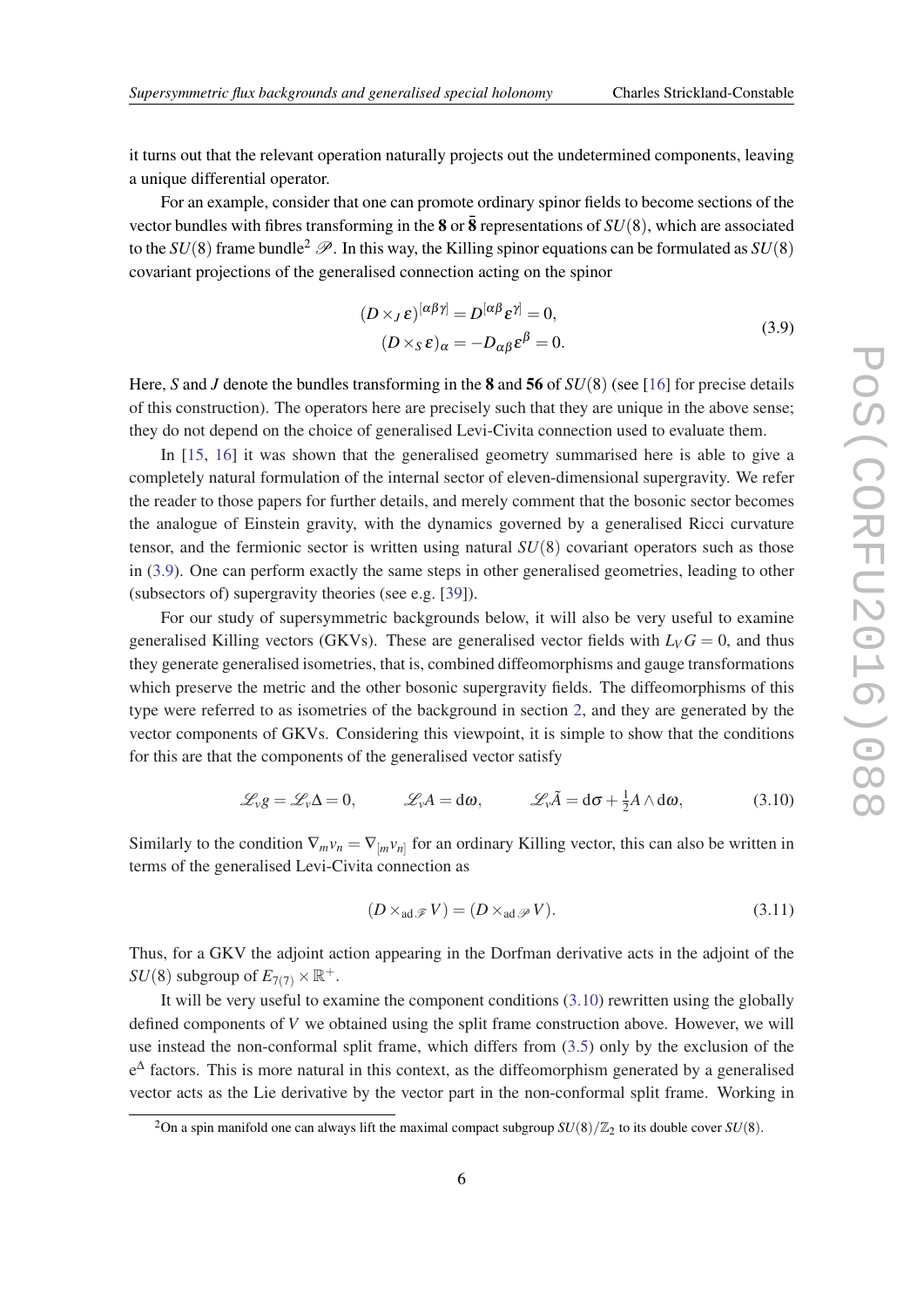<span id="page-7-0"></span>the non-conformal split frame is also sometimes referred to as working in the untwisted picture of generalised geometry, as in [\[17](#page-12-0)]. With respect to this frame, the components will now satisfy

$$
\mathcal{L}_v g = \mathcal{L}_v \Delta = 0, \qquad d\omega = i_v F, \qquad d\sigma = i_v \tilde{F} - \omega \wedge F, \qquad (3.12)
$$

and these relations imply that in this frame, the Dorfman derivative by a GKV reduces to the ordinary Lie derivative by the vector part:

$$
L_V V' = \mathcal{L}_v V'. \tag{3.13}
$$

Finally, the Kosmann-Dorfman derivative was introduced in [\[24](#page-12-0)]. This provides an analogue of the spinorial Lie derivative (originally introduced by Kosmann [[40\]](#page-13-0)) and its action on a spinor  $\varepsilon$ is defined using any generalised Levi-Civita connection *D* as

$$
L_V^{\text{KD}} \varepsilon = D_V \varepsilon - (D \times_{\text{ad}} \mathcal{P} V) \cdot \varepsilon. \tag{3.14}
$$

Extending by the Leibnitz rule, this can act on any *SU*(8) tensor. If *V* is a generalised Killing vector, and we act on a sum of  $SU(8)$  objects which carry a natural action of the full  $E_{7(7)} \times \mathbb{R}^+$ , then by [\(3.11](#page-6-0)) the Kosmann-Dorfman derivative will agree with the  $E_{7(7)} \times \mathbb{R}^+$  Dorfman derivative. Further, expressed in the non-conformal split frame one has for *V* a GKV

$$
L_V^{\text{KD}} \varepsilon = \mathscr{L}_v \varepsilon,\tag{3.15}
$$

exactly as in (3.13), this time with the LHS given by the spinorial Lie derivative. This is a very useful technical result, as it provides an immediate proof of many properties of the Kosmann-Dorfman derivative. For example, for  $V, V'$  two GKVs, one can immediately see that the algebra closes, i.e.

$$
[L_V^{\text{KD}}, L_{V'}^{\text{KD}}] \varepsilon = L_{L_V V'}^{\text{KD}} \varepsilon, \tag{3.16}
$$

Following the last paragraph of section [2,](#page-2-0) one also has that, for *V* a GKV, the Kosmann-Dorfman derivative preserves the operators [\(3.9](#page-6-0))

$$
L_V^{\text{KD}}\left(D \times_{S \oplus J} \zeta\right) = D \times_{S \oplus J} \left(L_V^{\text{KD}} \zeta\right). \tag{3.17}
$$

### 4. An algebra of Killing spinors and Killing spinor bilinears

We now return to the supersymmetric backgrounds of section [2](#page-2-0), and review how the tools we described in section [3](#page-4-0) allow us to make some non-trivial general statements concerning generalised isometries induced by the supersymmetry.

Firstly, note that we have already written the Killing spinor equations using generalised Levi-Citiva connections in equation ([3.9](#page-6-0)). Consider the complex generalised vectors  $V_{ij}$  and  $W^{ij}$  built from the Killing spinors via the *SU*(8) index expressions

$$
(V_{ij})^{\alpha\beta} = \varepsilon_i^{[\alpha} \varepsilon_j^{\beta]}, \qquad (V_{ij})_{\alpha\beta} = 0,
$$
  
\n
$$
(W^{ij})^{\alpha\beta} = 0, \qquad (W^{ij})_{\alpha\beta} = \bar{\varepsilon}_{[\alpha}^i \bar{\varepsilon}_{\beta]}^j.
$$
\n(4.1)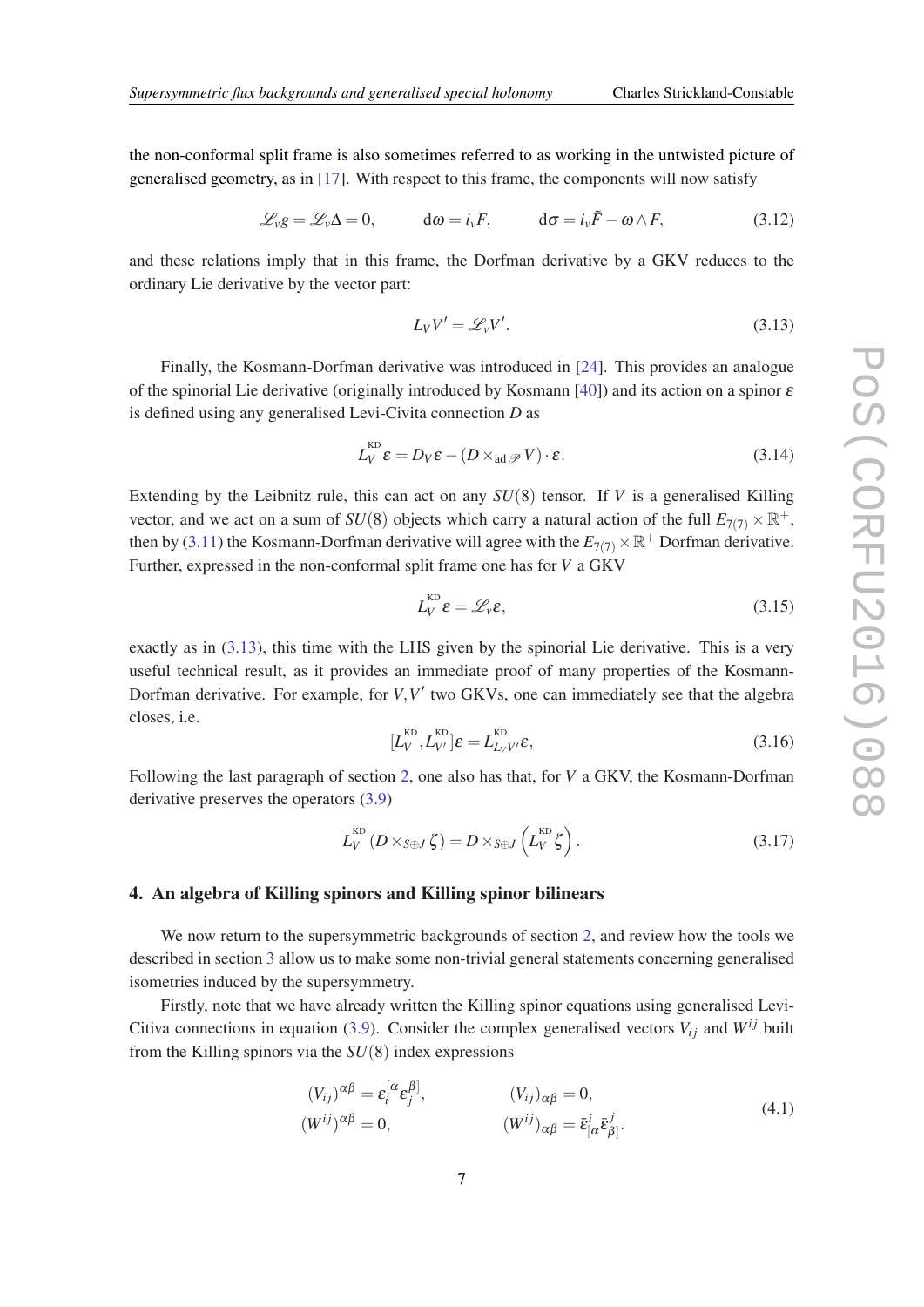<span id="page-8-0"></span>It is straightforward to use  $(3.9)$  $(3.9)$  $(3.9)$  to check that these satisfy  $(3.11)$  $(3.11)$  and thus they define complex GKVs.

Now consider the Kosmann-Dorfman derivatives of the Killing spinors by these GKVs. An explicit calculation, using ([3.9\)](#page-6-0) and  $\varepsilon_i^{\dagger} \varepsilon_j = \delta^i{}_j$ , reveals that one has

$$
L_{V_{ij}}^{KD}\varepsilon_k = 3D_{V_{[ij}}\varepsilon_{k]}, \qquad L_{W^{ij}}^{KD}\varepsilon_k = 0.
$$
\n(4.2)

Now, from ([3.17\)](#page-7-0), one has that there exist constants  $X_{ijk}$ <sup>l</sup> as in ([2.6](#page-3-0)) such that

$$
L_{V_{ij}}^{\text{KD}} \varepsilon_k = X_{ijk}{}^l \varepsilon_l, \tag{4.3}
$$

and after some further manipulations, one deduces the simple result

$$
L_{V_{ij}}^{KD}\varepsilon_k = 0, \qquad L_{W^{ij}}^{KD}\varepsilon_k = 0. \qquad (4.4)
$$

This equation says that the generalised isometries generated by the supersymmetries of the background also preserve the Killing spinors. That we were able to prove this completely general result so easily illustrates the power of working in the generalised geometry formalism.

These relations lead to a Lie algebra on the (commuting) internal Killing spinors ε*<sup>i</sup>* and the complex GKVs  $V_{ij}$ , which takes the form

$$
[\varepsilon_i, \varepsilon_j] = V_{ij}, \qquad [V_{ij}, \varepsilon_k] = L_{V_{ij}}^{\text{KD}} \varepsilon_k = 0, \qquad [V_{ii'}, V_{jj'}] = L_{V_{ii'}} V_{jj'} = 0,\tag{4.5}
$$

This can be extended by the complex conjugate relations involving  $\bar{\varepsilon}^i$  and  $W^{ij}$ , and cross-terms such  $[\mathbf{V}_{ij}, \bar{\mathbf{\varepsilon}}^k] = L_{V_{ij}}^{\text{KD}}$  $V_{V_{ij}}\bar{\epsilon}^k$  which all vanish. We will discuss the implications of this algebra in section [6](#page-10-0).

#### 5. Generalised intrinsic torsion and generalised special holonomy

Let us now turn to the mathematical characterisation of our supersymmetric backgrounds as generalised structures. Recall that, in the absence of fluxes, the Killing spinor equations reduce to the statement that the Killing spinor is parallel with respect to the Levi-Civita connection, and thus the manifold has special Riemannian holonomy. However, the presence of fluxes breaks this property and one is left instead with a *G*-structure on the tangent bundle of the space with a nonvanishing intrinsic torsion. With this in mind, we begin by reviewing the analogue of such *G*structures and intrinsic torsion in generalised geometry, following [[21](#page-12-0), [24\]](#page-12-0).

Firstly, it is clear that the Killing spinors define a  $G_N = SU(8 - N)$  structure as the  $SU(8)$ frames in which the components of  $\varepsilon_i$  are those of the *i*<sup>th</sup> standard basis vectors in  $\mathbb{C}^8$  are related by  $SU(8-\mathcal{N})$  transformations. These frames define a principle sub-bundle  $\mathscr{P}_N$  of  $\mathscr{P}$ . Note that this is true regardless of the particular form the Killing spinors may take, in contrast to the situation regarding their stabiliser inside *Spin*(7), for which there are many possible cases.

Next, the generalised intrinsic torsion is defined, exactly mirroring the ordinary definition. If we let *W* be the bundle in which the generalised torsion transforms, and let  $K_{SU(8)} = E^* \otimes \text{ad } \mathscr{P}$  be the bundle of differences of generalised connections, then there is a natural mapping

$$
\tau: K_{SU(8)} \longrightarrow W
$$
  
\n
$$
\delta\Omega \longmapsto \tau(\delta\Omega) = T(D') - T(D) ,
$$
\n(5.1)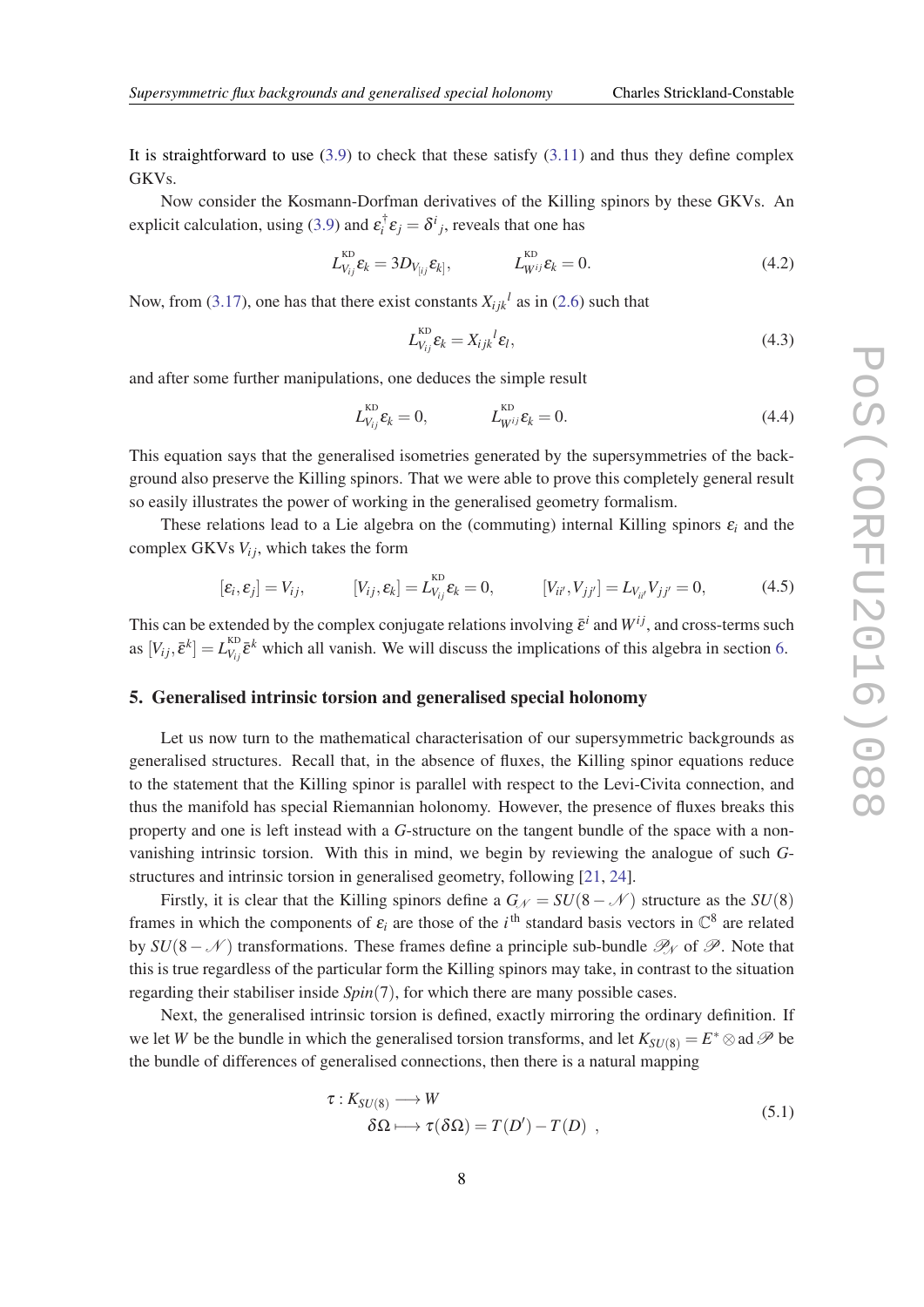where *D* and *D'* are any two generalised connections with  $\delta\Omega = D' - D$ . Now consider the subbundle  $K_N = E^* \otimes$  ad  $\mathcal{P}_N$  It could be that the image of  $\tau$  restricted to  $K_N$  is not the whole of *W* so, labelling  $W_{\mathcal{N}} = \text{Im} \tau|_{K_{\mathcal{N}}}$ , the bundle of the generalised intrinsic torsion is defined to be [\[21\]](#page-12-0)

$$
W_{\text{int}} = \frac{W}{W_{\mathcal{N}}} \,. \tag{5.2}
$$

The torsion of any  $G_N$  compatible connection naturally projects onto a section of the bundle  $W_{int}$ . This section is the generalised intrinsic torsion, and it is independent of the choice of  $G_N$  compatible connection by construction. The generalised intrinsic torsion can be defined similarly for any generalised *G*-structure, though here we are concerned only with the structure groups  $G_N$ .

This abstract notion can be realised concretely in the following way. Given a  $G_N$  compatible connection  $\hat{D}$ , that is one with  $\hat{D}\varepsilon_i = 0$ , we can write this as

$$
\hat{D} = D + \Sigma,\tag{5.3}
$$

where *D* is a generalised Levi-Civita connection and  $\Sigma$  is a section of  $K_{SU(8)}$ . As *D* is torsion-free, the torsion of  $\hat{D}$  is equal to  $\tau(\Sigma)$ . In fact, via a linear algebra calculation, one can show that the intrinsic torsion is captured precisely by the components

$$
(\Sigma_{\alpha\gamma}^{\gamma} \gamma_{i}, \Sigma_{[\alpha\beta}^{\qquad i} \gamma_{j}, \Sigma_{[ij}^{\qquad a} \gamma_{k}]) + (\text{c.c.}), \tag{5.4}
$$

where we have split the *SU*(8) indices  $\alpha, \beta = 1, \ldots, 8$  as  $\alpha = (i, a)$  where the directions  $i, j =$ 1,...,  $\mathcal N$  run along the Killing spinors and *a*, *b* label the remaining directions.

Let us examine what the Killing spinor equations imply for the generalised intrinsic torsion. Inserting (5.3) into [\(3.9\)](#page-6-0), we can express the equations purely as constraints on the components of  $\tau(\Sigma)$ 

$$
D_{\left[\alpha\beta\right]} \bar{\varepsilon}_{\gamma\prime}^i = -\Sigma_{\left[\alpha\beta\right]}^i{}_{\gamma\prime} = 0, \qquad D_{\alpha\beta} \varepsilon_i^\beta = \Sigma_{\alpha\beta}^{\beta} = 0. \tag{5.5}
$$

The Killing spinor equations thus set almost all of the generalised intrinsic torsion to zero. However, naively it appears that they do not constrain the last piece  $\sum_{[ij]} a_{k]}$ . This piece can be non-zero only for  $\mathcal{N} \geq 3$ , so for  $\mathcal{N} \leq 2$  the Killing spinor equations do immediately imply that the generalised intrinsic torsion vanishes [[21,](#page-12-0) [18\]](#page-12-0).

In Riemannian geometry, a *G*-structure on the tangent bundle (with *G* ⊂ *SO*(*d*)) has vanishing intrinsic torsion if and only if the Levi-Civita connection has special holonomy. By analogy with this situation, generalised special holonomy is defined by the vanishing of the intrinsic torsion of a *G*-structure on the generalised tangent bundle [[21](#page-12-0)]. Thus, for  $N < 2$  the above already shows that supersymmetric Minkowski backgrounds of eleven-dimensional supergravity have  $SU(8-\mathcal{N})$ generalised special holonomy.

But what of the  $N \geq 3$  cases? It would be unsatisfactory to classify such backgrounds using a mathematical notion which only applied to some cases. Let us reexamine equation [\(4.2\)](#page-8-0), and express those spinor trilinear quantities in terms of the components of  $\tau(\Sigma)$ . In particular, we find

$$
(L_{V_{ij}}^{KD}\varepsilon_k)^a = \frac{3}{32} \Sigma_{[ij}^a{}_{k]},\tag{5.6}
$$

so that this captures precisely the components of the intrinsic torsion (5.4) which did not appear directly in the Killing spinor equations. However, equation [\(4.4](#page-8-0)) already showed that this quantity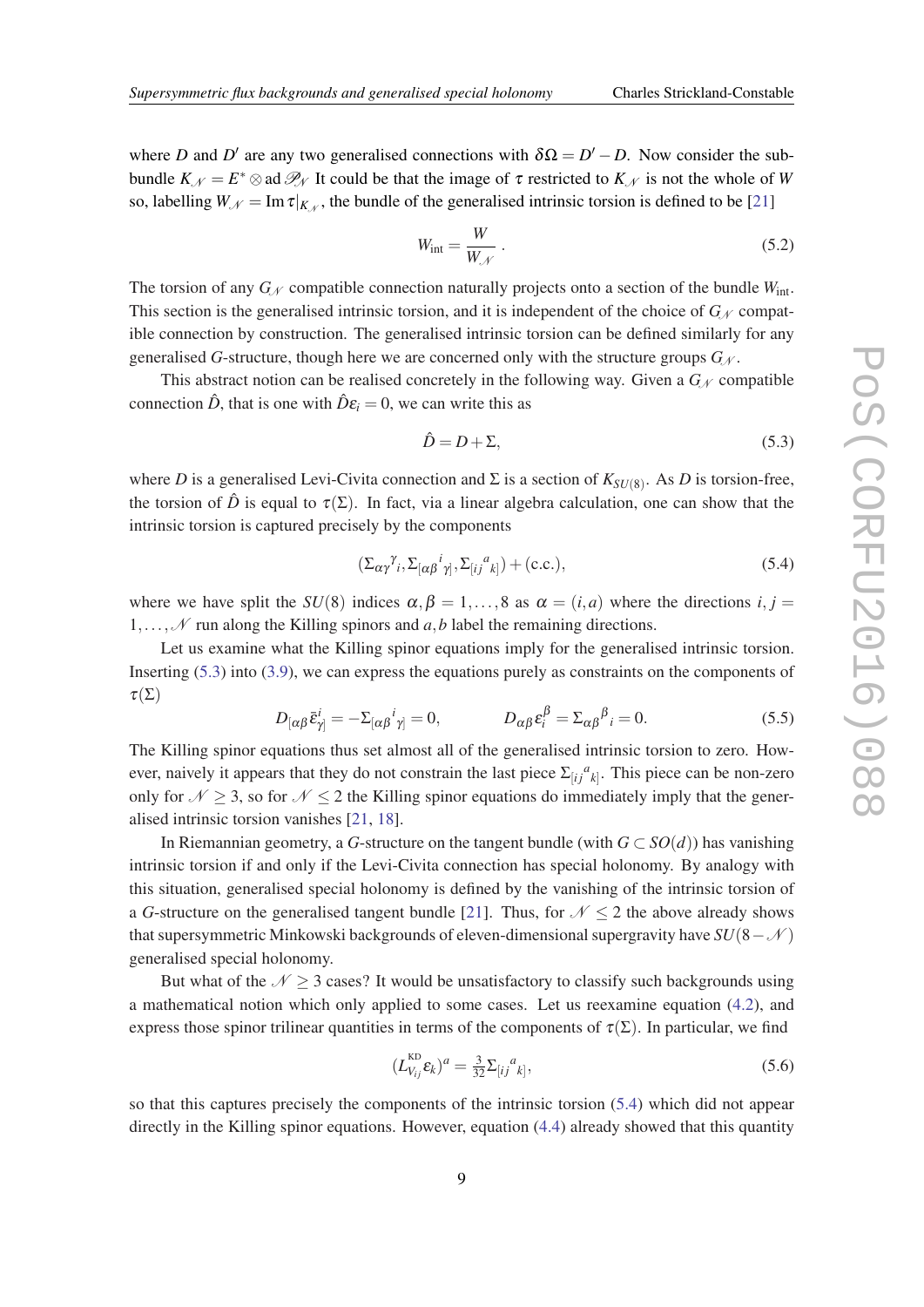<span id="page-10-0"></span>vanishes for our supersymmetric backgrounds. Therefore, we find that the Killing spinor equations do in fact imply that the full intrinsic torsion vanishes in all cases!

Thus, the conclusion is that warped supersymmetric Minkowski backgrounds of eleven-dimensional supergravity are exactly the spaces with generalised special holonomy in the sense defined above. This result can be shown to hold for all external dimensions  $d_{ext} \geq 4$ , and the generalised holonomy groups are uniquely fixed by the amount of preserved supersymmetry as listed in table 1. Further, this also applies to the descriptions of type IIA and type IIB vacua in  $E_{d(d)} \times \mathbb{R}^+$  generalised geometry language.

|               | $d_{\text{ext}}$ $E_{d(d)}$ | $H_d$                 | $G_V$                                                |
|---------------|-----------------------------|-----------------------|------------------------------------------------------|
| 4             | $E_{7(7)}$                  | SU(8)                 | $SU(8-\mathcal{N})$                                  |
| $\mathcal{L}$ | $E_{6(6)}$                  | USp(8)                | $USp(8-2\mathcal{N})$                                |
| 6             | Spin(5,5)                   | $USp(4)\times USp(4)$ | $USp(4-2\mathcal{N}_+) \times USp(4-2\mathcal{N}_-)$ |
|               | $SL(5,\mathbb{R})$          | USp(4)                | $USp(4-2\mathcal{N})$                                |

**Table 1:** Generalised structure groups  $G_N$  for  $d_{ext}$ -dimensional Minkowski backgrounds of type II and eleven-dimensional supergravity preserving  $N$  supersymmetries. When  $d_{ext} = 6$  we can have two chiralities of supersymmetry so  $\mathcal{N} \rightarrow (\mathcal{N}_+, \mathcal{N}_-)$ .

#### 6. Implications for the Killing superalgebra

The relations in [\(4.5](#page-8-0)) are highly reminiscent of those between the supercharges and the momentum in a Poincaré supersymmetry algebra. Below, we will explain how they are indeed closely linked to the Killing superalgebra of the eleven-dimensional background, which we briefly review.

For a generic supersymmetric solution of eleven-dimensional supergravity, one can define a superalgebra on the Killing spinors  $\varepsilon$  and Killing vectors  $v$  of the background via the following bracket definitions [\[28](#page-12-0), [29\]](#page-12-0)

$$
[\varepsilon_1, \varepsilon_2] = v(\varepsilon_1, \varepsilon_2),
$$
  
\n
$$
[v, \varepsilon] = \mathcal{L}_v \varepsilon,
$$
  
\n
$$
[v_1, v_2] = \mathcal{L}_{v_1} v_2,
$$
\n(6.1)

where  $\mathcal{L}_v$  is the (spinorial) Lie derivative. It is a non-trivial task to check the super-Jacobi-identities for these brackets, and for this derivation we refer to [\[28,](#page-12-0) [29](#page-12-0)].

Here, we merely wish to outline the implications of  $(4.5)$  for this algebra in eleven-dimensions. To do this, we simply express the eleven-dimensional objects in terms of our internal objects, and calculate the algebra. Thus, we choose a basis of constant external Weyl spinors  $\{\eta_{\alpha}\}\$  and define the (complex) eleven-dimensional spinors

$$
Q_{i,\alpha} = \eta_{\alpha} \otimes \hat{\mathbf{\varepsilon}}_i, \qquad \qquad \bar{Q}_i^{\dot{\alpha}} = \bar{\eta}^{\dot{\alpha}} \otimes \hat{\mathbf{\varepsilon}}_i^c, \qquad (6.2)
$$

The real and imaginary parts of these objects provide a basis for the eleven-dimensional Killing spinors, but we leave them as the complex representation for notational convenience. We then define the vectors  $z_{ij}$  to be the vector parts of the generalised vectors  $V_{ij}$ , in the non-conformal split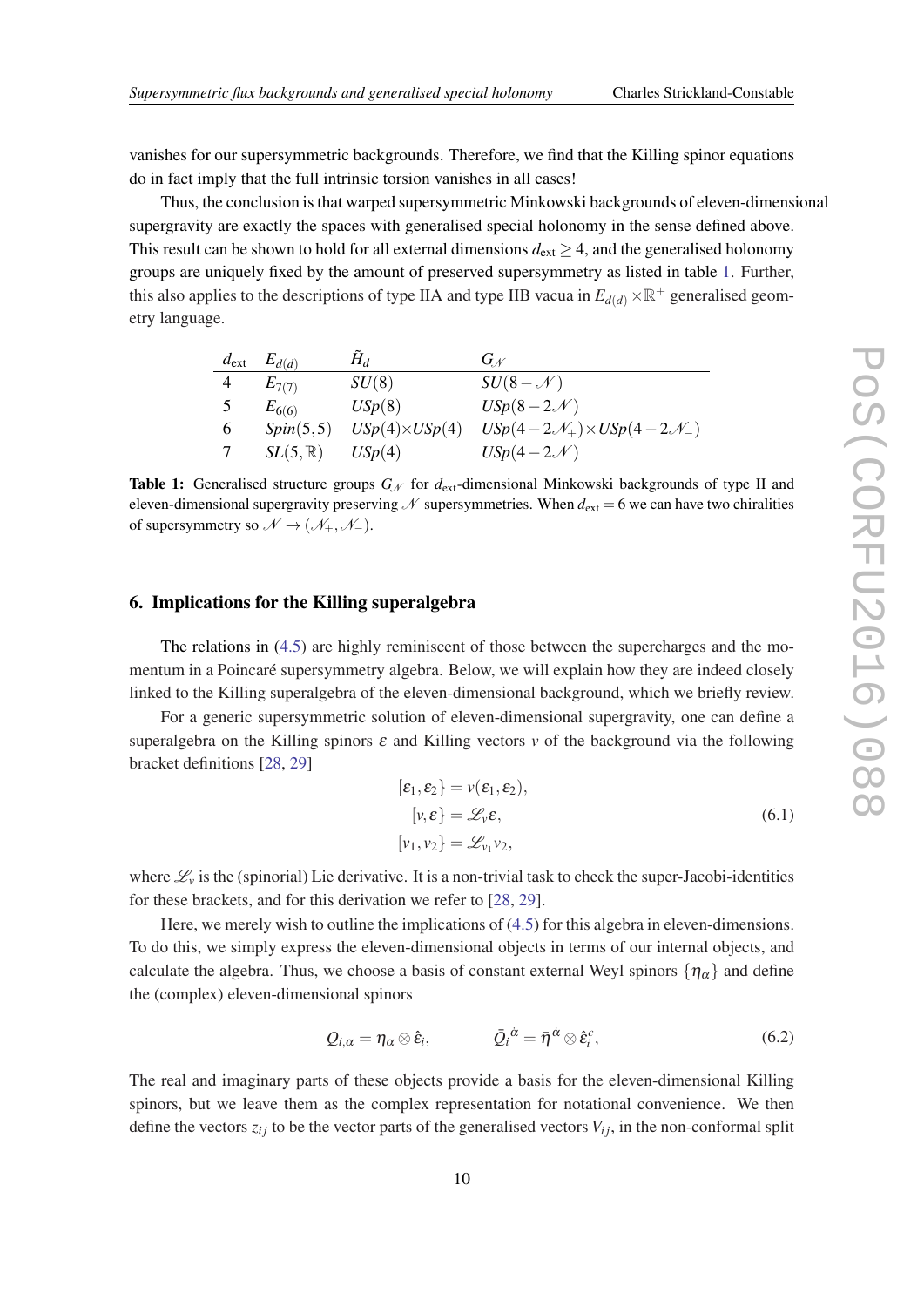<span id="page-11-0"></span>frame, pushed forward into the eleven-dimensional space. The internal algebra [\(4.5\)](#page-8-0) can be seen to imply that the brackets [\(6.1\)](#page-10-0) become

$$
[Q_{i,\alpha}, \bar{Q}_{j,\dot{\beta}}] = \delta_{ij} (\sigma^{\mu})_{\alpha\dot{\beta}} \frac{\partial}{\partial x^{\mu}},
$$
  
\n
$$
[Q_{i,\alpha}, Q_{j,\beta}] = \epsilon_{\alpha\beta} z_{ij},
$$
  
\n
$$
[\bar{Q}_{i,\alpha}, \bar{Q}_{j,\dot{\beta}}] = \epsilon_{\alpha\dot{\beta}} \bar{z}_{ij},
$$
\n(6.3)

with all other brackets vanishing. Thus, we have provided a geometric proof that the Killing superalgebra of a generic four-dimensional Minkowski flux background is the corresponding  $N$ extended super-Poincaré algebra. The central charges become the (generalised) isometries associated to the GKVs  $V_i$ , and crucially [\(4.5](#page-8-0)) shows that these are indeed central in the algebra.

#### References

- [1] M. Grana, "Flux compactifications in string theory: A Comprehensive review," Phys. Rept. 423, 91 (2006) [hep-th/0509003].
- [2] P. Candelas, G. T. Horowitz, A. Strominger and E. Witten, "Vacuum Configurations for Superstrings," Nucl. Phys. B 258, 46 (1985).
- [3] J. P. Gauntlett, D. Martelli, S. Pakis and D. Waldram, "*G* structures and wrapped NS5-branes," Commun. Math. Phys. 247 (2004) 421 [hep-th/0205050].
- [4] J. P. Gauntlett and S. Pakis, "The Geometry of  $D = 11$  Killing Spinors," JHEP 0304 (2003) 039 [hep-th/0212008].
- [5] D. Martelli and J. Sparks, "G structures, fluxes and calibrations in M theory," Phys. Rev. D 68 (2003) 085014 [hep-th/0306225].
- [6] N. Hitchin, "Generalized Calabi-Yau manifolds," Quart. J. Math. 54, 281 (2003) doi:10.1093/qjmath/54.3.281 [math/0209099 [math-dg]].
- [7] M. Gualtieri, "Generalized complex geometry," Oxford University DPhil thesis (2004) [arXiv:math.DG/0401221] and [arXiv:math.DG/0703298].
- [8] M. Grana, R. Minasian, M. Petrini and A. Tomasiello, "Supersymmetric backgrounds from generalized Calabi-Yau manifolds," JHEP 0408 (2004) 046 [arXiv:hep-th/0406137]. M. Grana, R. Minasian, M. Petrini and A. Tomasiello, "Generalized structures of *N* = 1 vacua," JHEP 0511 (2005) 020 [arXiv:hep-th/0505212].
- [9] M. Grana, R. Minasian, M. Petrini and A. Tomasiello, "A Scan for new N=1 vacua on twisted tori," JHEP 0705 (2007) 031 [hep-th/0609124].
- [10] D. Andriot, "New supersymmetric flux vacua with intermediate SU(2) structure," JHEP 0808 (2008) 096 [arXiv:0804.1769 [hep-th]].
- [11] F. Apruzzi, M. Fazzi, D. Rosa and A. Tomasiello, "All *AdS*<sup>7</sup> solutions of Type II supergravity," JHEP 1404 (2014) 064 [arXiv:1309.2949 [hep-th]]. F. Apruzzi, M. Fazzi, A. Passias, D. Rosa and A. Tomasiello, "*AdS*<sup>6</sup> solutions of Type II supergravity," arXiv:1406.0852 [hep-th]. F. Apruzzi, M. Fazzi, A. Passias and A. Tomasiello, "Supersymmetric  $AdS_5$  solutions of massive IIA supergravity," JHEP 1506, 195 (2015) [arXiv:1502.06620 [hep-th]]. A. Rota and A. Tomasiello, "AdS<sub>4</sub> compactifications of AdS<sub>7</sub> solutions in type II supergravity," JHEP 1507, 076 (2015) [arXiv:1502.06622 [hep-th]].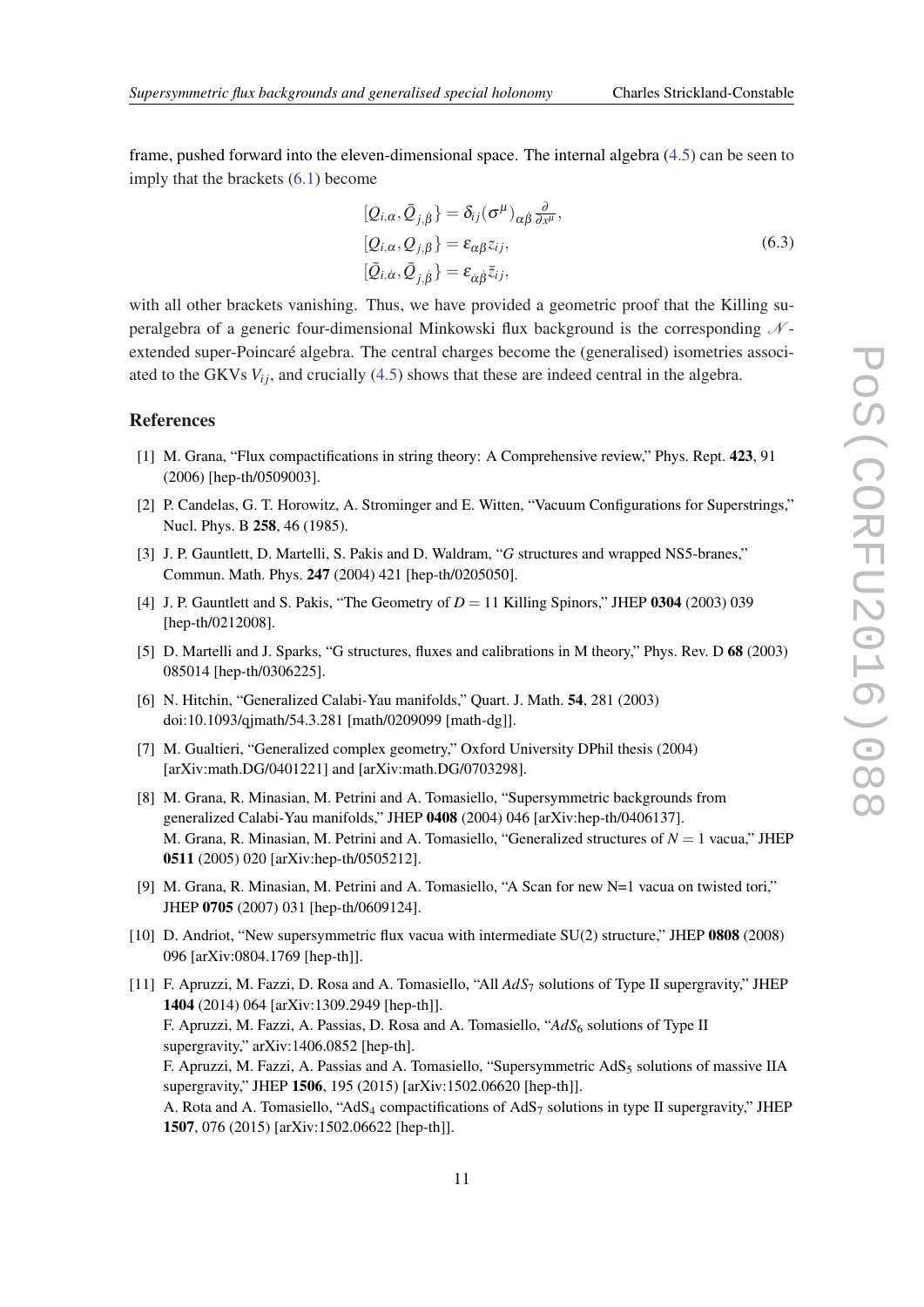- <span id="page-12-0"></span>[12] C. M. Hull, "Generalised Geometry for M-Theory," JHEP 0707, 079 (2007) [arXiv:hep-th/0701203].
- [13] P. P. Pacheco, D. Waldram, "M-theory, exceptional generalised geometry and superpotentials," JHEP 0809, 123 (2008). [arXiv:0804.1362 [hep-th]].
- [14] A. Coimbra, C. Strickland-Constable and D. Waldram, "Supergravity as Generalised Geometry I: Type II Theories," JHEP 1111, 091 (2011) [arXiv:1107.1733 [hep-th]].
- [15] A. Coimbra, C. Strickland-Constable and D. Waldram,  $E_{d(d)} \times \mathbb{R}^+$  generalised geometry, connections and M theory," JHEP 1402, 054 (2014) [arXiv:1112.3989 [hep-th]].
- [16] A. Coimbra, C. Strickland-Constable and D. Waldram, "Supergravity as Generalised Geometry II:  $E_{d(d)} \times \mathbb{R}^+$  and M theory," JHEP 1403, 019 (2014) [arXiv:1212.1586 [hep-th]].
- [17] D. Cassani, O. de Felice, M. Petrini, C. Strickland-Constable and D. Waldram, "Exceptional generalised geometry for massive IIA and consistent reductions," JHEP 1608, 074 (2016) [arXiv:1605.00563 [hep-th]].
- [18] A. Ashmore and D. Waldram, "Exceptional Calabi–Yau spaces: the geometry of  $\mathcal{N} = 2$  backgrounds with flux," arXiv:1510.00022 [hep-th].
- [19] A. Ashmore, M. Petrini and D. Waldram, "The exceptional generalised geometry of supersymmetric AdS flux backgrounds," arXiv:1602.02158 [hep-th].
- [20] A. Ashmore, M. Gabella, M. Graña, M. Petrini and D. Waldram, "Exactly marginal deformations from exceptional generalised geometry," arXiv:1605.05730 [hep-th].
- [21] A. Coimbra, C. Strickland-Constable and D. Waldram, "Supersymmetric Backgrounds and Generalised Special Holonomy," Class. Quant. Grav. 33, no. 12, 125026 (2016) [arXiv:1411.5721 [hep-th]].
- [22] M. J. Duff and J. T. Liu, "Hidden space-time symmetries and generalized holonomy in M theory," Nucl. Phys. B 674, 217 (2003) [hep-th/0303140].
- [23] C. Hull, "Holonomy and symmetry in M theory," hep-th/0305039.
- [24] A. Coimbra and C. Strickland-Constable, "Supersymmetric Backgrounds, the Killing Superalgebra, and Generalised Special Holonomy," JHEP 1611, 063 (2016) [arXiv:1606.09304 [hep-th]].
- [25] M. Grana, J. Louis, A. Sim, D. Waldram,  $E_{7(7)}$  formulation of  $N = 2$  backgrounds," JHEP 0907, 104 (2009). [arXiv:0904.2333 [hep-th]].
- [26] M. Grana, F. Orsi, "N=1 vacua in Exceptional Generalized Geometry," JHEP 1108, 109 (2011) [arXiv:1105.4855 [hep-th]]. M. Grana and F. Orsi, "N=2 vacua in Generalized Geometry," JHEP 1211, 052 (2012) [arXiv:1207.3004 [hep-th]].
- [27] M. Graña and P. Ntokos, "Generalized geometric vacua with eight supercharges," JHEP 1608, 107 (2016) [arXiv:1605.06383 [hep-th]].
- [28] J. M. Figueroa-O'Farrill, P. Meessen and S. Philip, "Supersymmetry and homogeneity of M-theory backgrounds," Class. Quant. Grav. 22, 207 (2005) [hep-th/0409170].
- [29] J. M. Figueroa-O'Farrill, E. Hackett-Jones and G. Moutsopoulos, "The Killing superalgebra of ten-dimensional supergravity backgrounds," Class. Quant. Grav. 24, 3291 (2007) doi:10.1088/0264-9381/24/13/010 [hep-th/0703192].
- [30] A. Coimbra and C. Strickland-Constable, "Generalised Structures for  $\mathcal{N} = 1$  AdS Backgrounds," JHEP 1611, 092 (2016) [arXiv:1504.02465 [hep-th]].